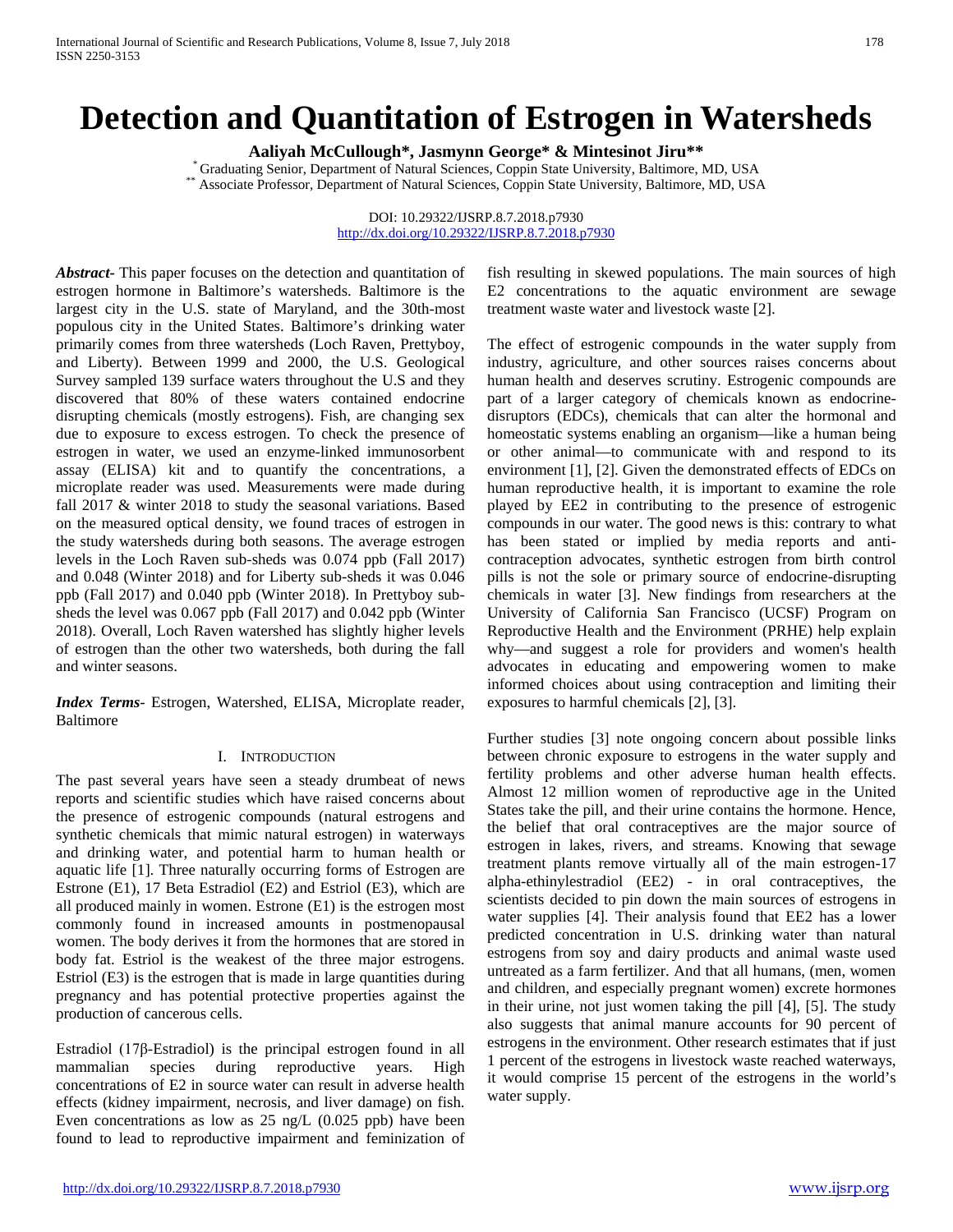In a South African water source, the first evidence of intersex fish was found. A research was conducted randomly from the Rietvlei Dam (RVD), and the Marais Dam (MD) in the Rietvlei Nature Reserve (RNR) in South Africa on one hundred catfish (Clarias gariepinus). Informal settlements, industrial sites, municipal treatment plants, and agricultural activities drains water streams into theses dams. Endocrine disruption verified intersex potential, in the fish through gonads being examined and blood drawn. In majority of the fish primary oocytes were found scattered in testicular tissues showing signs of intersex. In both dams 20% of fish showed intersexuality. Based off the sample feminization of male catfish was more likely the cause of the intersex fish. Further studies [4] have shown that these contaminants may pose a threat, but the detailed facts needed to establish the need for a regulatory standard have yet to be developed. There is emerging evidence that these hormones are finding their way into surface waters and sediments via ground water and surface waters from and the bio-solids that are be land applied.

Baltimore's water supply relies on surface water from rainfall and snowmelt, collected and stored in reservoirs outside the city. Three major impoundments (the Liberty, Loch Raven, and Prettyboy Reservoirs) derive water from two water sources (Gunpowder and Patapsco Watersheds) and one river (the Susquehanna). Water from the Liberty Reservoir and upstream sources is treated at the Ashburton Water Filtration Plant, while water from Loch Raven and Prettyboy Reservoirs is treated at the Montebello plant. EPA's Index of Watershed Indicators has determined that the Gunpowder and Patapsco Watersheds have less serious contamination problems but is highly vulnerable to contamination. The watersheds received an overall index rating of 4, on a scale of 1 to 6, with 6 being the worst rating [6].

The main goal of this study was to detect and quantify Baltimore's watersheds for any presence of estrogen. Once the concentration is measured, the levels will be compared with similar studies as there is no established standard by the Environmental Protection Agency (EPA). To our best knowledge, the distribution of estrogen hormones in Baltimore's water system is yet to be studied and we have selected 17 Betaestradiol (E2) for this study as E2 is the principal estrogen found in all mammalian species during the reproductive years.

# II. MATERIALS AND METHODS

## 2.1 Study area: The watersheds

Baltimore's water source is primarily surface water that feeds into the Liberty, Loch Raven and Prettyboy reservoirs. Three impoundments comprising two water sources and one river provide raw water to the City's water filtration plants [6]. Figure 1 shows Baltimore's watersheds and its reservoirs that supply the city's drinking water.

#### 2.2 Water Sampling

From each watershed, four representative test points (Figure 2) were identified and surface water samples were collected using a five-foot long-handled dipper. To test the seasonal changes in estrogen levels, water samples were taken during fall (September) and winter (February) months over a period of a

Prettyboy

Reservoir

Watershed



Loch Raven

Reservoir

Watershed

Liberty

Reservoir

Watershed

Figure 1. Map depicting watersheds and reservoirs supplying Baltimore City's drinking water.

Liberty Watershed is on the boundary between western Baltimore County and eastern Carroll County with the reservoir located on the North Branch of the Patapsco River (ref). It collects water from a 163.4 square mile drainage area that includes eastern Carroll County and southwestern Baltimore County. After traveling across seven sub watersheds (Beaver Run, Bonds Run, Liberty reservoir, Little Morgan Run, Middle Run, Morgan Run and North Branch), water from the reservoir flows by gravity through a 12.7-mile long, 10-foot diameter tunnel to the Ashburton Water Filtration Plant for treatment [6].

Loch Raven Watershed occupies northern Baltimore County, small parts of western Harford County and southern York County, Pennsylvania and its namesake reservoir is north of Baltimore City. The capacity of Loch Raven Reservoir, largest of the three supplying reservoirs, is approximately 23 billion gallons and the impounded area is roughly 2400 acres [7]. Raw water from this reservoir travels through a 7.3-mile long, 12-foot diameter tunnel for treatment at the Montebello Filtration Plants 1 & 2 in Baltimore City.

Prettyboy Reservoir is in the northwest corner of Baltimore County and its 80-square mile watershed lies in northern Baltimore County and small portions of northeastern Carroll County and southern York County, Pennsylvania. Prettyboy Dam was completed in 1932, has a spillway crest elevation of 520 feet of mean sea level, impounds about 19 billion gallons of water, and covers about 1500 acres. Prettyboy Reservoir water is transferred to Loch Raven Reservoir via Gunpowder Falls rather than directly to Baltimore. The dam releases water as needed into the river channel, which flows into Loch Raven reservoir [7], [8].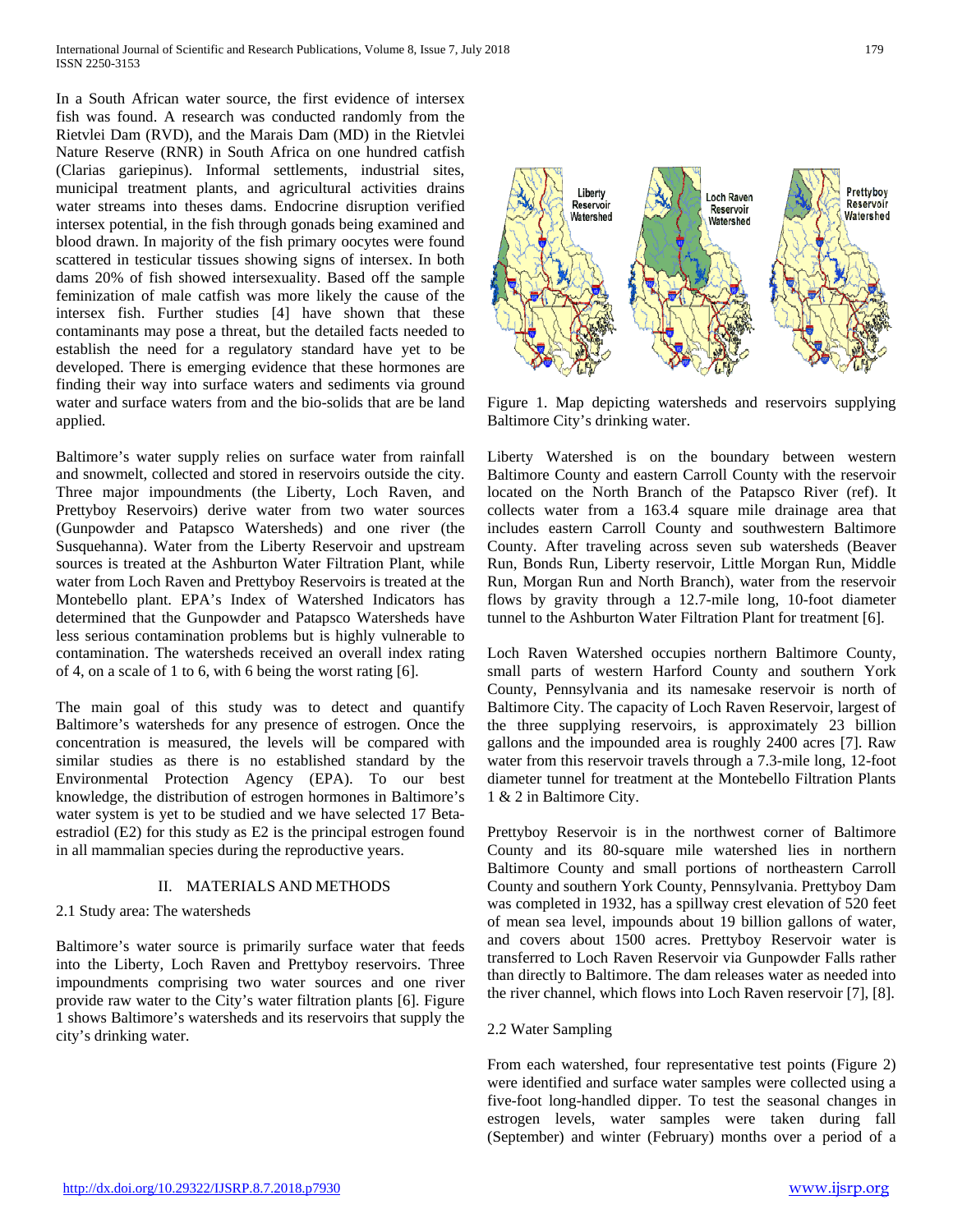year (2017-2018). In situ analysis was on some physico-chemical characteristics (pH, nitrate-nitrogen, Biological Oxygen Demand, alkalinity and carbon dioxide concentration) using LaMotte test kits.



Figure 2. Map showing representative test points in the Liberty, Loch Raven and Prettyboy watersheds.

## 2.3 Estrogen analysis

## 2.3.1 Estrogen ELISA Kit

In this study, the Estrogen (E1/E2/E3) enzyme immunoassay kit licensed from Japan Enviro-Chemicals, Ltd. has been used for the determination of 17 Beta-estradiol (E2). A microplate reader was used to read the absorbance. The Total Estrogen (ES) ELISA test kit detects the estrogenic hormones estrone (E1), 17betastradiol (E2) and estriol (E3) with similar specificity (figure 3).



Figure 3. Chemical structure of the Estrogen hormone

The analysis is based on a competitive reaction where enzymelabeled standard E2 competes with free estrogen in the sample for binding to a specific monoclonal antibody immobilized to the surface of the microplate well or tube. The amount of labelled E2 bound to the plate is determined by addition of a non-colored substrate which is converted into a colored product. The color intensity is measured at 450 nm wavelength (using a microplate reader) and is inversely proportional to the amount of estrogen in the sample. Figures 4 and 5 show color change in a 96 well plate after coloring reagent is added to the wells containing the standards and water sample.



Figure 4: The color reagent is added to each well after wash



Figure 5: Color change after incubating for 30mins

Following the protocol suggested by "Ecologiena" (http://www.jechem.co.jp/eco/index-e.html), a standard curve was developed for concentrations ranging between 0.1  $\mu$ g/L and  $3 \mu g/L$ .

2.3.2 Quantitation of Estrogen using Microplate Reader

A microplate reader was used to measure the absorbance at 450 nm wavelength for each standard solution and a standard curve was generated. The quantity of Estrogen in each water sample was calculated from the absorbance reading and interpolated from the standard curve.

Table 1. Average Absorbance reading of the standards

| Standard Conc.<br>$(\mu g/L)$ |       | Absorbance<br>(nm) | Average<br>Absorbance<br>(nm) |
|-------------------------------|-------|--------------------|-------------------------------|
|                               | 1.182 | 1.466              | 1.324                         |
| 0.05                          | 0.052 | 1.175              | 0.6135                        |
| 0.15                          | 0.676 | 0.496              | 0.586                         |
| 0.5                           | 0.232 | 0.289              | 0.2605                        |
| 3.0                           | 0.116 | 0.133              | 0.1165                        |

I.

#### II. RESULTS AND DISCUSSIONS

#### 3.1 Standard Curve for Estrogen

The standard curve was developed for concentrations ranging between 0.1  $\mu$ g/L and 3  $\mu$ g/L. Table 1 presents the absorbance reading results obtained from a microplate reader at 450 nm for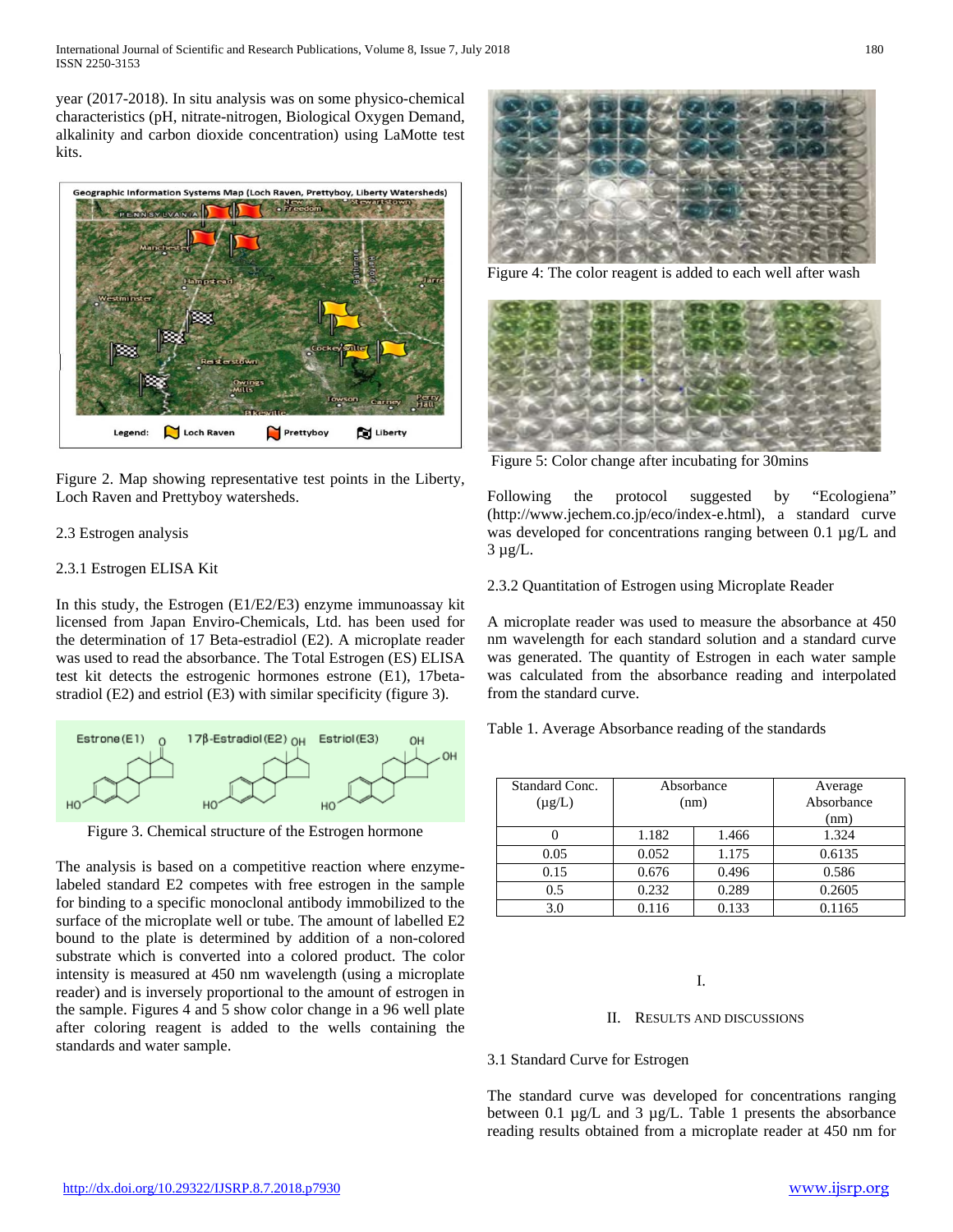each concentration of the estrogen standards. The standards were assayed in duplicates.

The average absorbance was plotted against the concentration of the standards to create the standard curve for estrogen (Figure 6). This curve was used to calculate the estrogen concentrations in each watershed.



Figure 6. Standard curve for Estradiol (E2)

# 3.2 Quantitation of Estrogen

## 3.2.1 Mapping the wells

The table below presents the layout of standards and water samples in a 96-well plate. Well 1 & 2 contain five estrogen standards (0, 0.05 µg/L, 0.15 µg/L, 0.5 µg/L, and 3.0 µg/L) in two replications. Wells 3, 6 and 9 are blanks; Wells 4 and 5 contain Loch Raven samples; Wells 7 & 8 contain Prettyboy and Wells 10 and 11 contain Liberty water samples (all in duplicates).

Table 2. Plate layout of estrogen standards and water samples (LRW- Loch Raven watershed, PB – Prettyboy watershed and LW - Liberty watershed)

|              | <b>Standards</b><br>$(\mu g/L)$ |               | Blank | Loch Raven<br>Watershed |      | Blank | Prettyboy<br>Watershed |                 | Blank | Liberty<br>Watershed |     |
|--------------|---------------------------------|---------------|-------|-------------------------|------|-------|------------------------|-----------------|-------|----------------------|-----|
|              | 1                               | $\mathcal{P}$ | 3     | 4                       | 5    | 6     | 7                      | 8               | 9     | 10                   | 11  |
| A            | $\Omega$                        | $\Omega$      |       | LRW 1                   | LRW1 |       | PB1                    | PB1             |       | LW <sub>2</sub>      | LW2 |
| $\mathbf{B}$ | 0.05                            | 05            |       | LRW2                    | LRW2 |       | PB <sub>3</sub>        | PB <sub>3</sub> |       | LW3                  | LW3 |
| C            | 0.15                            | .15           |       | LRW3                    | LRW3 |       | PB4                    | PB4             |       | LW4                  | LW4 |
| D            | 0.5                             | 0.5           |       |                         |      |       |                        |                 |       |                      |     |
| E            | 3.0                             | 3.0           |       |                         |      |       |                        |                 |       |                      |     |

Tables 3 and 4 present the calculated estrogen concentrations using the standard curve and blank concentrations for the Fall 2017 and Winter 2018 seasons.

Table 3. Fall 2017 Estrogen analysis data

|   | <b>Standards</b><br>$(\mu g/L)$ |  | Blank | Loch Raven<br>Watershed(<br>ppb) |  | Blank | Prettyboy<br>Watershed<br>(ppb) |  | Blank | Liberty<br>Watershed<br>(ppb) |  |
|---|---------------------------------|--|-------|----------------------------------|--|-------|---------------------------------|--|-------|-------------------------------|--|
|   |                                 |  |       |                                  |  |       |                                 |  |       | 10                            |  |
| Α |                                 |  |       | 0.068                            |  |       | 0.069                           |  |       | 0.049                         |  |

| B           | 0.05 | .05 | 0.079 |  | 0.073 |  | 0.043 |  |
|-------------|------|-----|-------|--|-------|--|-------|--|
| $\mathbf C$ | 0.15 | .15 | 0.076 |  | 0.058 |  | 0.046 |  |
| D           | 0.5  | .5  |       |  |       |  |       |  |
| E           | 3.0  | 3.0 |       |  |       |  |       |  |

Table 4. Winter 2018 Estrogen analysis data

|              | <b>Standards</b><br>$(\mu g/L)$ |                | <b>Blank</b> | Loch<br>Raven<br>Watershed<br>(ppb) |   | Blank | Prettyboy<br>Watershed<br>(ppb) |   | Blank | Liberty<br>Watershed<br>(ppb) |    |
|--------------|---------------------------------|----------------|--------------|-------------------------------------|---|-------|---------------------------------|---|-------|-------------------------------|----|
|              |                                 | $\overline{c}$ | 3            | $\overline{4}$                      | 5 | 6     | 7                               | 8 | 9     | 10                            | 11 |
| A            | $\mathbf{0}$                    | $\mathbf{0}$   |              | 0.051                               |   |       | 0.024                           |   |       | 0.05                          |    |
| $\mathbf B$  | 0.05                            | .05            |              | 0.05                                |   |       | 0.051                           |   |       | 0.031                         |    |
| $\mathsf{C}$ | 0.15                            | .15            |              | 0.043                               |   |       | 0.051                           |   |       | 0.041                         |    |
| D            | 0.5                             | $.5\,$         |              |                                     |   |       |                                 |   |       |                               |    |
| E            | 3.0                             | 3.0            |              |                                     |   |       |                                 |   |       |                               |    |

## 3.3 Interpretation of the data

We calculated the average estrogen for each watershed per season (Table 5) to determine if the detected concentrations are comparable with other studies in a similar setting.

|  |  |  |  | Table 5. Average Estrogen levels for each watershed in $\mu$ g/L |  |
|--|--|--|--|------------------------------------------------------------------|--|
|  |  |  |  |                                                                  |  |

|            |                       | ີ                         |
|------------|-----------------------|---------------------------|
| Watershed  | Fall 2017 (E2), (ppb) | Winter $2018$ (E2), (ppb) |
| Loch Raven | 0.074                 | 0.048                     |
| Prettyboy  | 9.067                 | 0.042                     |
| Liberty    | 0.046                 | 0.040                     |

As can be seen from the table, all calculated estrogen values range between 0.4-0.074 ppb. A similar study in the Raccoon River watershed (Des Moines, Iowa) detected estrogen levels between 0.003 to 0.007 ppb in Des Moines water treatment plant [9]. Even concentrations as low as 25 ng/L (0.025 ppb) have been found to lead to reproductive impairment and feminization of fish resulting in skewed populations [2]. Intersex has been recorded in Japanese medaka (O. latipes) exposed to 100 ng/L 17β-oestradiol [10]. Other authors have also reported intersex in medaka; for example [12] reported ovotestes in fish exposed to 10 ng/L. In the zebrafish (D. rerio) all early life stage fish exposed to 100 ng/L developed female-like reproductive ducts with 75% showing this condition at lower concentrations, e.g. 25 ng/L.

Although the detected concentration difference among watersheds is insignificant, Loch Raven has relatively higher concentration than Pretty boy and Liberty watersheds during both fall and winter seasons. To better understand why Loch Raven has the higher levels, we looked into the bio-chemical watershed characteristics data and found out that the dissolved oxygen (DO) values for Loch Raven are higher (9.2 ppm) than Pretty boy (4 ppm) and Liberty (2.1 ppm) suggesting that there is a lot of biological activity in this watershed which could possibly be a sources of estrogen [6].

On the other hand, seasonal comparison reveals that there is relatively higher estrogen concentration in the fall than winter season across all the samples measured. This is mainly due to